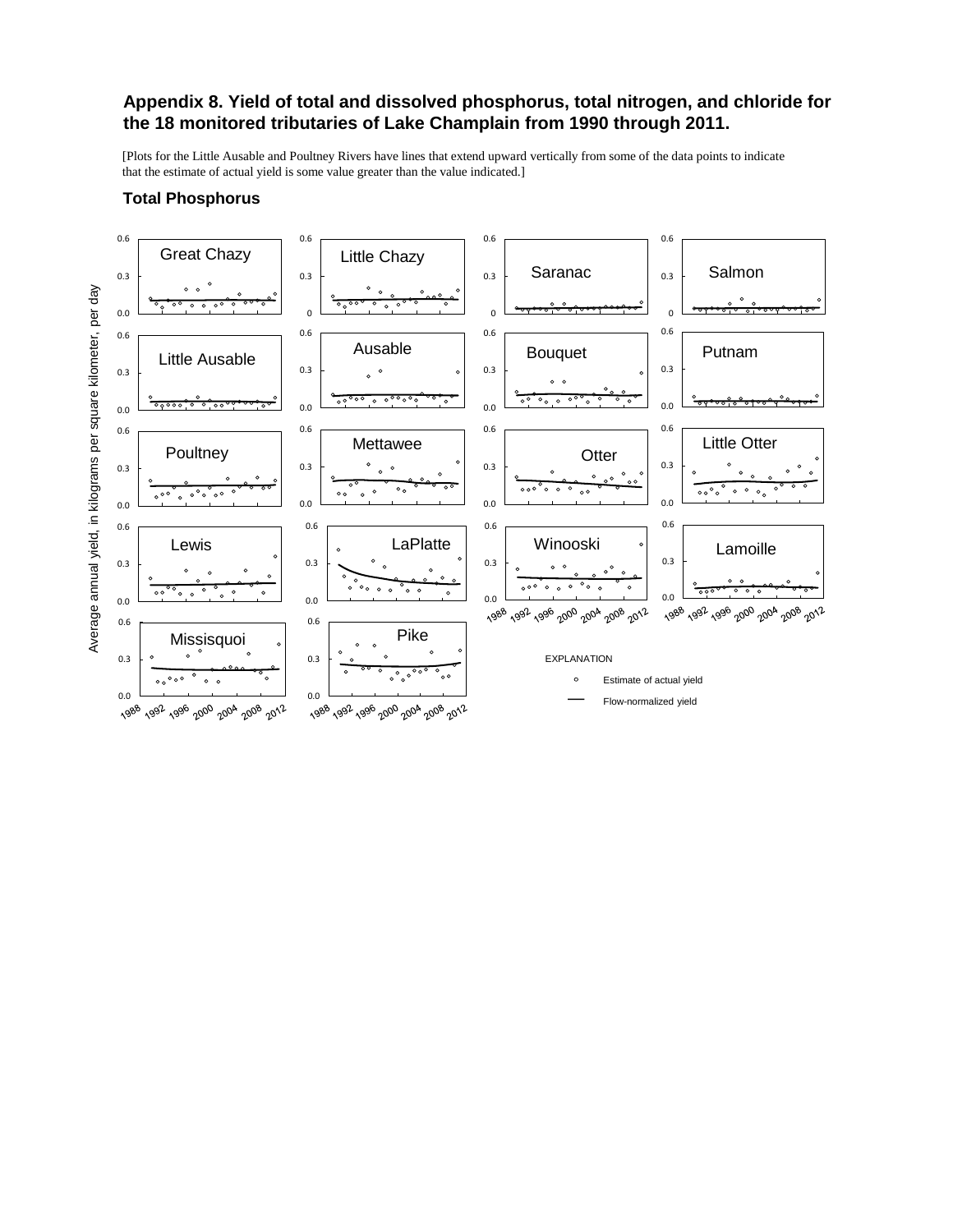#### **Dissolved Phosphorus**

Average annual yield, in kilograms per square kilometer, Average annual yield, in kilograms per square kilometer, per day

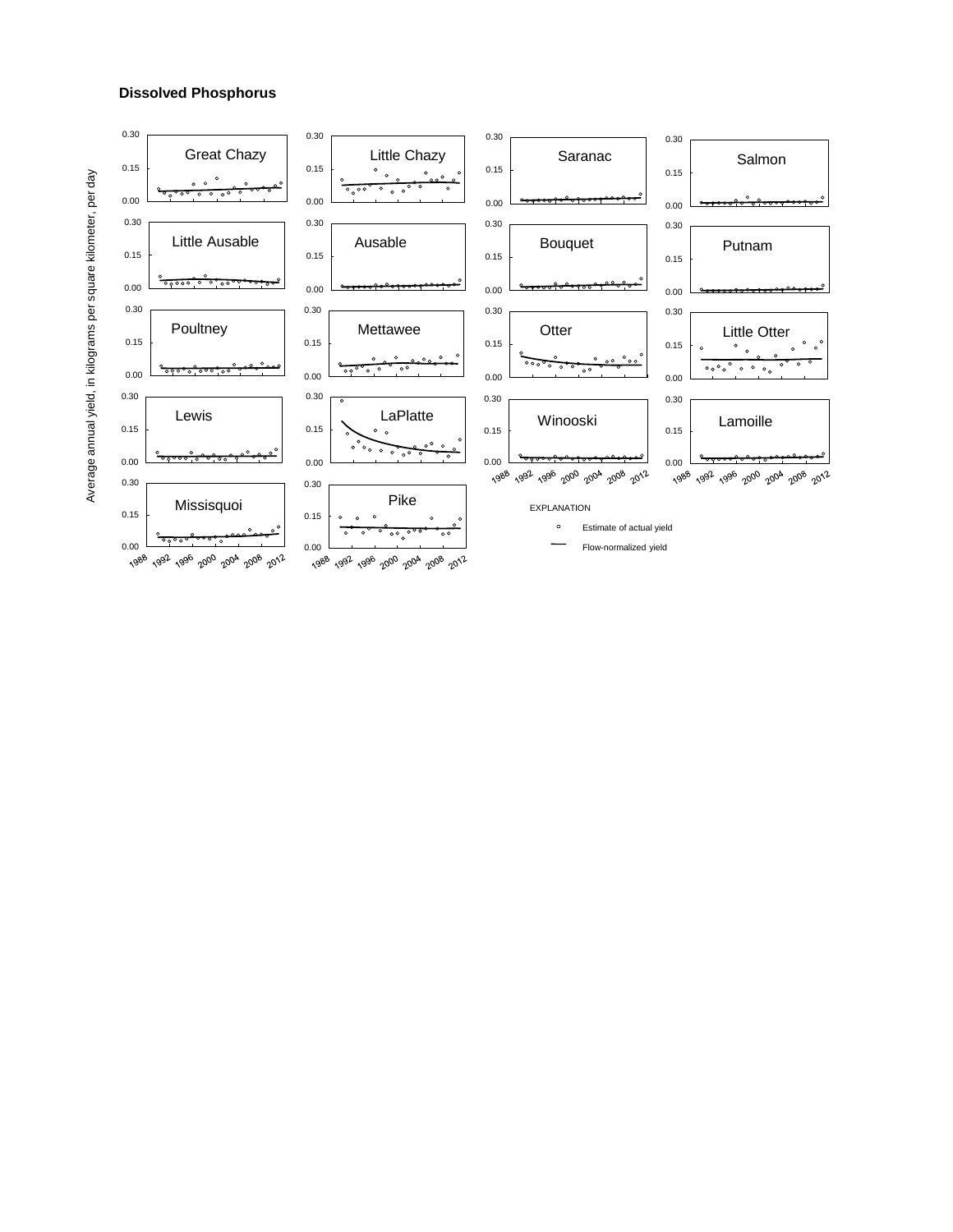# **Total Nitrogen**

Average annual yield, in kilograms per square kilometer, per day Average annual yield, in kilograms per square kilometer, per day